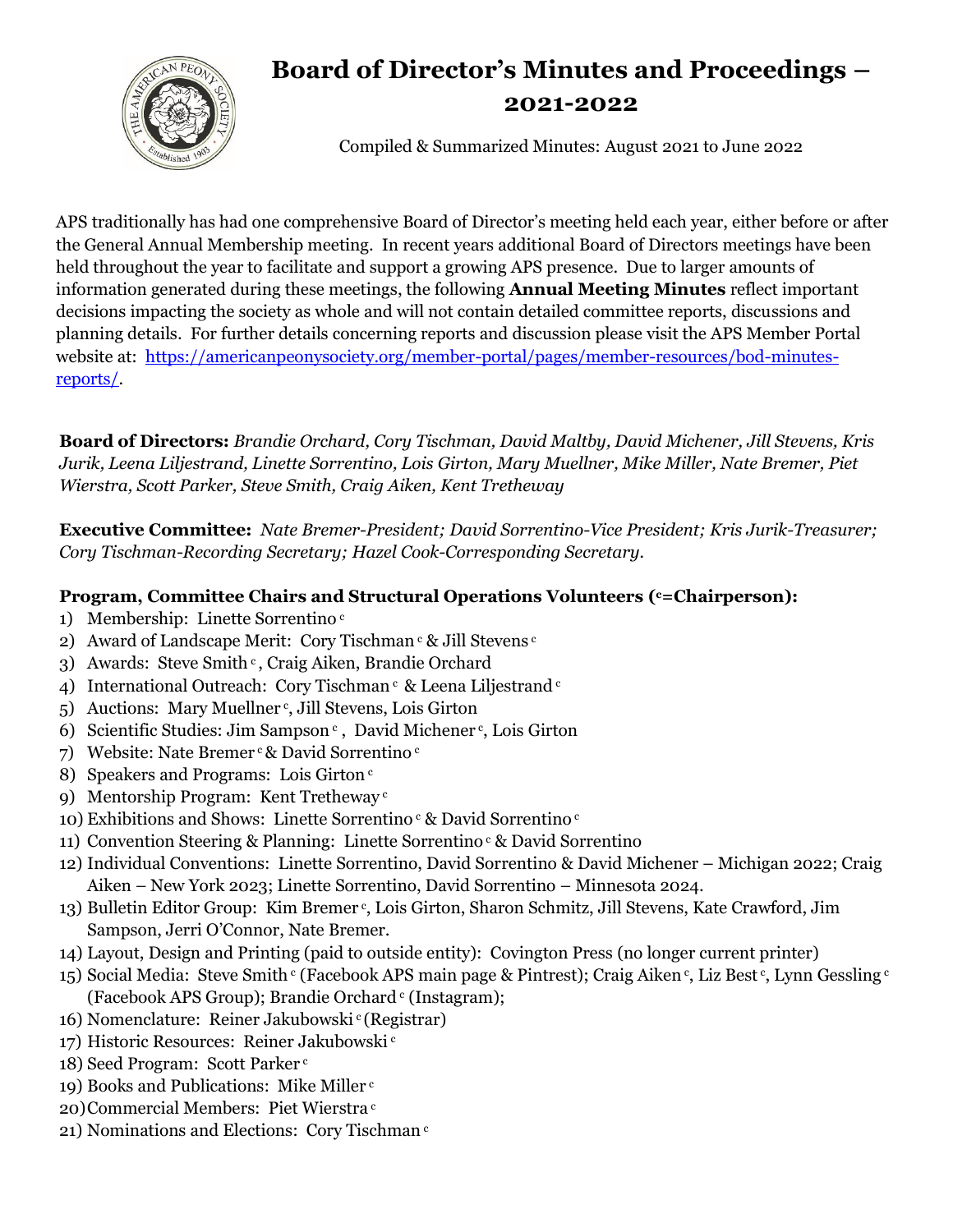- 1) **8/26/2022 BOD Meeting.** Attending Board of Directors may be found in full minutes and the meeting was held via phone conference call. Cory Tischman Recording Secretary. Nate Bremer, president, presided.
	- a. General planning meeting including: Bulletin submissions, Michigan Convention, Annual General Membership Meeting (October 14, 2021), Election of Directors for current year, fall auction plans, Photo and literature use policy
	- b. Financial report shows stable condition
	- c. Committee reporting in good condition; Mentorship program reports need for mentors in warm locations, hybridizers and commercial growers.
	- d. No motions brought forward
- 2) **10/14/2021 General Annual Membership Meeting.** Attending Board of Directors and Members may be found in full minutes and the meeting was held via video conferencing.
	- a. Compiled and Summerized Minutes for June 2020 to April 2021 are available on the APS Website.
	- b. President's Report Key: Volunteerism in APS
	- c. Committee Reports available online:
		- i. Awards (Steve Smith-chair, Craig Aiken, Brandie Orchard). 2021 Awardees: Bertrand H. Farr Lifetime Achievement Award to Carol Adelman; A.P. Saunders Memorial Medal to Tim Stanek; American Peony Society Award to Kris Jurik.
		- ii. Editor (Kim Bremer-chair). Available online.
		- iii. Membership (Linette Sorrentino-chair). 968 Members, 1123 counting Dual Memberships; 87 Commercial Members; 115 online only Memberships.
		- iv. Nomenclature (Reiner Jakubowski-chair). Available Online
		- v. Mentorship (Kent Tretheway-chair). Available Online
		- vi. Social Media (Kim Bremer). Available Online
		- vii. Website (Nate Bremer-chair). Available Online
		- viii. Corresponding Secretary. Available Online
	- d. Michigan Convention discussion (David Michener)
	- e. Hathi Trust Digital Library (David Michener)
	- f. Elections (voting ends at the end of this meeting through website).
	- i. Directors elected for term 2021 through 2023: Linette Sorrentino, Kris Jurik, Nate Bremer.
	- g. No motions were made by Members or Directors.
	- h. Meeting adjourned at 7:12 p.m. CDT.
- 3) 10/14/2021 Ratification and Induction Meeting.
	- a. **Motion**: "I, Linette Sorrentino, make a motion to accept and ratify the 2020-2021 minutes and proceedings of the American Peony Society as presented at the General Annual Membership Meeting held on October 14, 2021 at 6:30 p.m. CDT (held via Zoom)." Motion seconded by David Michener. Motion to ratify minutes was carried unanimously. Includes all BOD minutes for the year and Annual General Membership Meeting Minutes.
	- b. **Induction**: Duly elected by Membership to Directorship were: Linette Sorrentino, Kris Jurik and Nate Bremer. Directors agreed to represent APS in good faith and sworn in.
- 4) **11/4/2022 BOD Meeting.** Attending Board of Directors may be found in full minutes and the meeting was held via video conferencing. Lois Girton Recording Secretary as substitute for Cory Tischman who was unable to attend. Nate Bremer, president, presided.
	- a. General planning meeting including: 540 will be up for renewal January 1, 2022; donations and sponsorship; Hats, business cards, APS rack cards, name badges – Nate will investigate and present findings at next meeting; APS future conventions – assistance needed
	- b. Treasury reporting in good condition
	- c. Committee reports available through the APS website.
	- d. Motions: